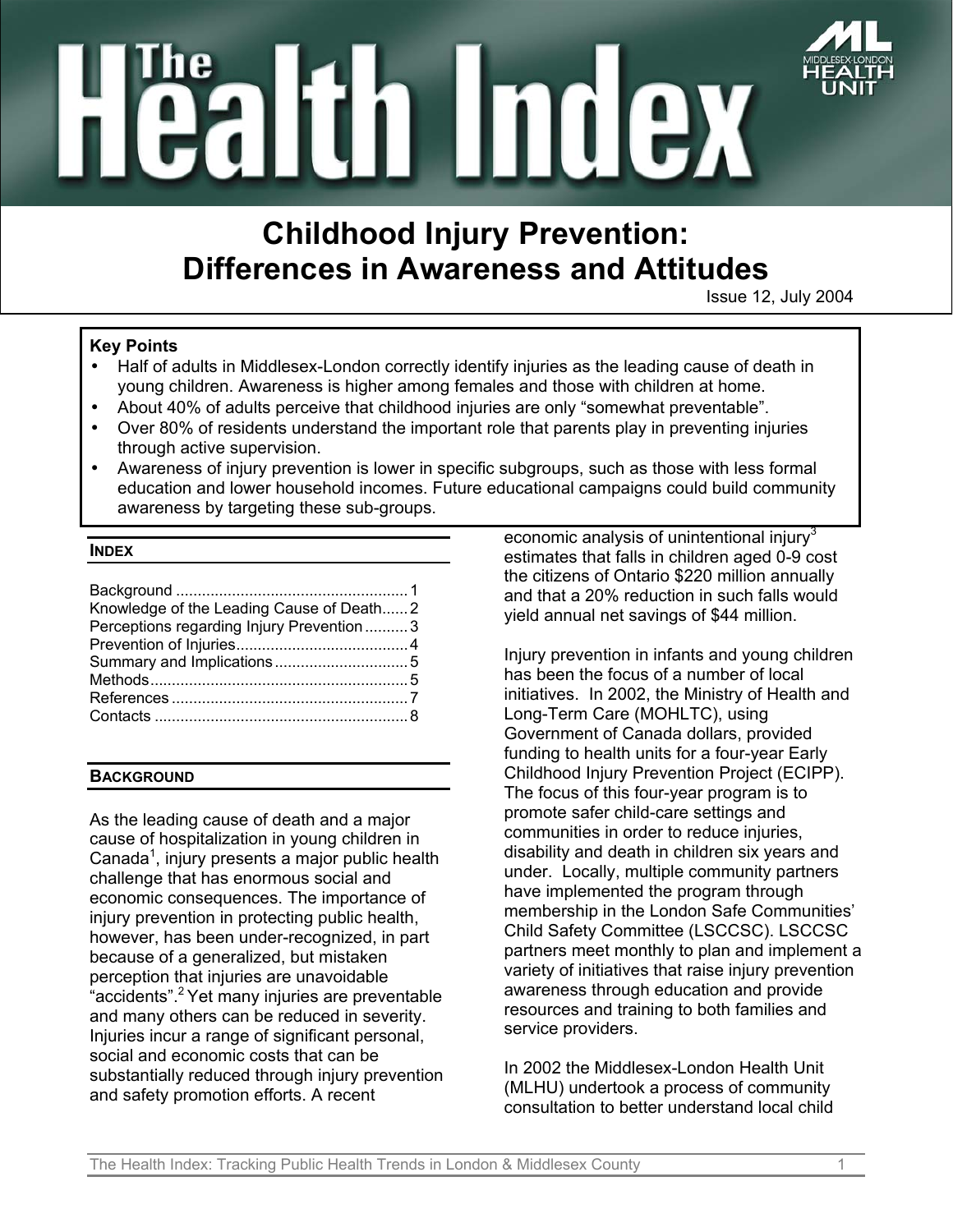safety and injury prevention needs. One component of the ECIPP involved the development of a comprehensive media campaign in partnership with four other health units:

- Elgin-St. Thomas
- Lambton
- Oxford and
- Perth.

In 2003, a media campaign entitled "Safe Adventures Start at Home" was implemented across most of the Southwest Region. Building on the initial campaign, a second regional initiative ("Little Climbers Take Big Risks"), which focused on the prevention of falls, was developed in 2004. Huron County Health Unit joined the original Health Units to further broaden the reach of the campaign.

A previous *Health Index<sup>4</sup> reports efforts by the* Middlesex-London Health Unit to track population awareness and perceptions of childhood injuries and their prevention in two surveys conducted in 2003. The first survey involved the development of four questions on childhood injury for the Rapid Risk Factor Surveillance System (RRFSS). RRFSS is an on-going monthly telephone survey of the adult population in Ontario. Preliminary results, based on a sample of 314 households

interviewed over the period April 10, 2003 through July 10, 2003, have been reported previously<sup>4</sup>. The second, a written "Parent Attitude Survey", was developed in conjunction with the LSCCSC and distributed to caregivers and parents by day care centers and local school Boards. The Survey included the four child injury questions developed for the RRFSS and several additional questions about child injury prevention. Complete results from the Parent Attitude Survey data are also available in the previous report<sup>4</sup>.

This *Health Index* provides an in depth analysis of the RRFSS child injury perceptions and beliefs data collected from 1207 households between April 10, 2003 and April 11, 2004.

### **KNOWLEDGE OF THE LEADING CAUSE OF DEATH**

Just over half, or  $51.6\%$  ( $\pm 2.8\%$ ), of the Middlesex-London population is aware that injuries are the leading cause of death in children from 1 to 6 years of age. Approximately four in ten respondents provided an incorrect response and another 6.7 %  $(\pm 1.4\%)$  reported that they did not know (see Figure 1).

## **Figure 1: Perceptions of the Leading Cause of Death in Children Aged 1- 6 Years**

Middlesex-London Health Unit Area, Ages 18+, 2003-04

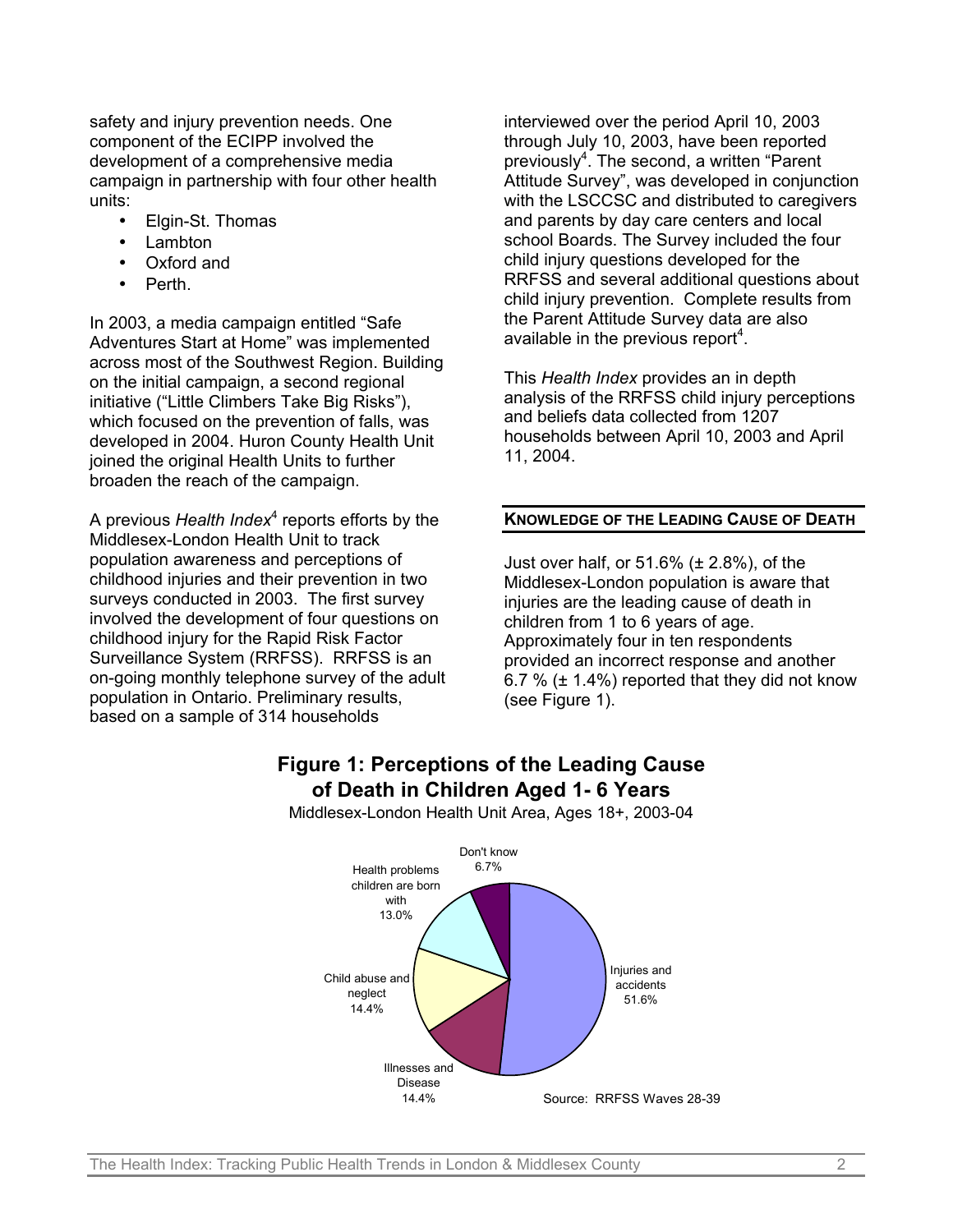Knowledge of the leading cause of death in young children (1-6 years) varied significantly on a number of key demographic characteristics.

- **Gender:** Females (60.3% ± 3.7%) were significantly more likely than males (40.3 %) ± 4.2) to identify injuries. Males were more likely than females to incorrectly select illness and disease  $(18.1\% \pm 3.3\% \text{ vs.})$ 11.4% ± 2.4% respectively) and congenital health problems (20.6%  $\pm$  3.4% vs. 7.1%  $\pm$ 1.9% respectively).
- **Children in the Household:** Respondents with children in their household (59% ± 4.7%) were more knowledgeable about the leading cause of death in young children than those without children (0-17 years) at home  $(47.5\% \pm 3.5\%).$
- **Education**: Awareness of the leading cause of death in young children increased significantly in higher education categories. Awareness was greatest among college/university graduates (60.6% ± 3.8%), less prevalent among respondents with a high school diploma or some posthigh school training  $(45.4\% \pm 4.7\%)$  and lowest among respondents who had not graduated from high school (30.2% ± 7.9%).

Individuals without a high school diploma  $(26.4\% \pm 7.6\%)$  were more likely to select child abuse and neglect as the leading cause of death than high school graduates and individuals with some post-high school education (14.8%  $\pm$  3.3%) or postsecondary graduates (11.3% ± 2.5%).

- **Age**: Respondents aged 65 and older (34.9% ± 7.1%) were less knowledgeable about the leading cause of death than younger respondents aged 25-44 (55.4% ± 4.7%) or 45-64 (57.6% ± 5%).
- **Household Income**: Individuals reporting annual household incomes of less than \$30,000 (40%  $\pm$  6.2%) were significantly less likely to select injuries than individuals

with higher annual household incomes: \$30-69,999 (54.7% ± 4.8); \$70 to \$100,000 (63.3% ± 7.3); and greater than \$100,000  $(61.9\% \pm 8.1).$ 

### **PERCEPTIONS REGARDING INJURY PREVENTION**

Respondents were asked to consider the extent to which injuries in young children (0-6 years) were preventable. While just under half indicated that injuries were "very preventable"  $(44.7 \pm 2.8\%)$ , an almost equivalent percentage perceived that injuries were only "somewhat preventable"  $(41.1 % ± 2.8%)$ ). Significantly fewer respondents believed that injuries were "completely preventable" (12.1 %  $± 1.8%$ ).

- **Children in the household:** Respondents living with children six years and under  $(56.6\% \pm 8.8\%)$  were more likely than those without children currently in the home  $(42.6\% \pm 3.5\%)$  to view injuries as "very preventable". Respondents with older (7-17 years) children  $(41.7\% \pm 5.7\%)$  or no children  $(42.9\% \pm 3.5\%)$  in the home were more likely to perceive injuries as "somewhat preventable" than those living with younger (0-6 years) children (27.9% ± 8%).
- **Education**: High school (includes some post-high school)  $(42.8\% \pm 4.7\%)$  and postsecondary graduates  $(49.3\% \pm 3.9\%)$  were more likely than individuals without a high school diploma  $(30\% \pm 7.9\%)$  to report that injuries are "very preventable".
- **Age**: Respondents aged 65 and older  $(37.1\% \pm 7.3\%)$  were less likely than respondents aged 25-44 (49.2%  $\pm$  4.7%) to see injuries as "very preventable".
- **Income**: Individuals reporting annual household incomes of less than \$30,000  $(36.3 \pm 6.1\%)$  were less likely than individuals in households reporting higher incomes of \$30,000 to \$69,999 (47.9% ± 4.8%) and \$70,000 to \$100,000 (53.8% ±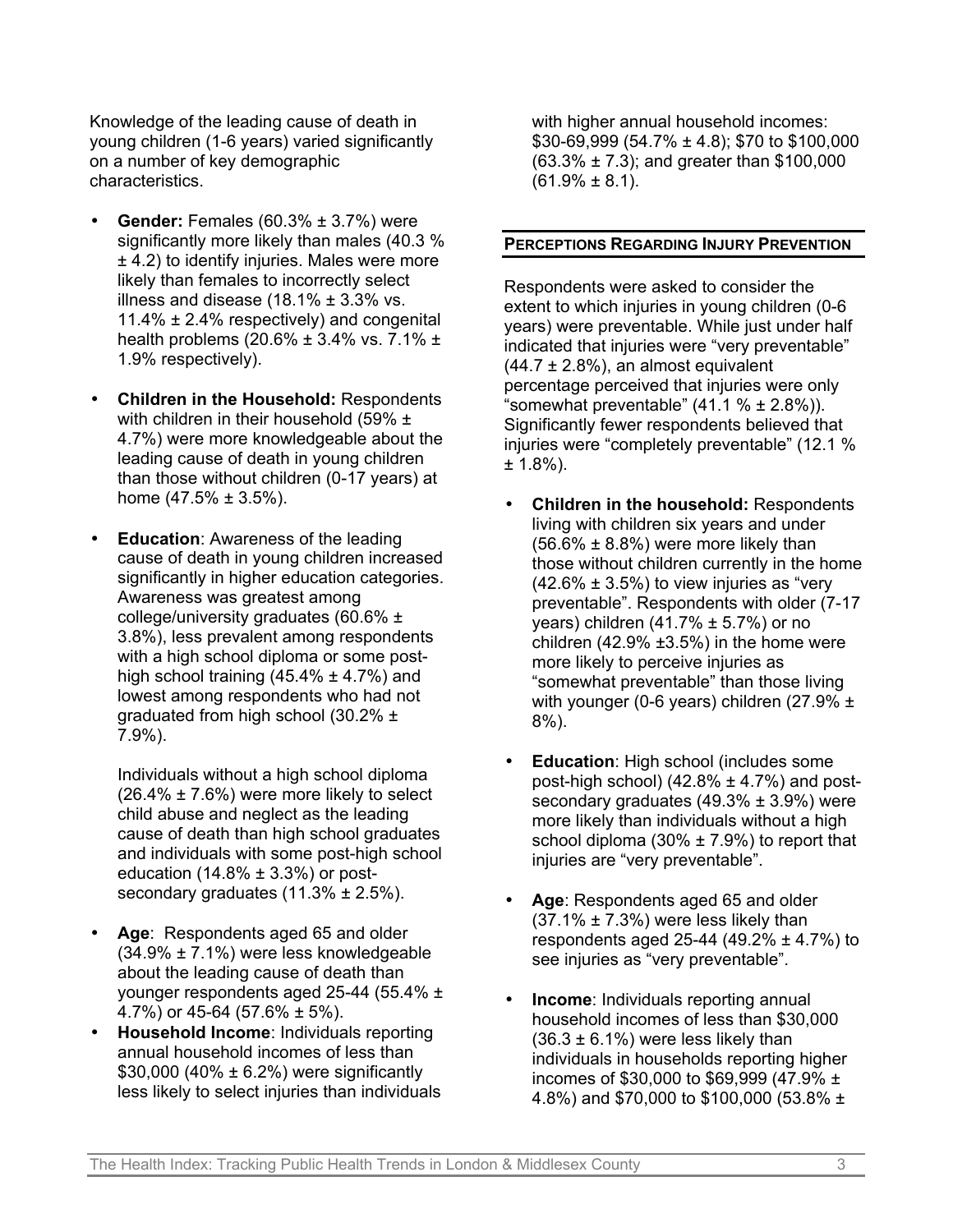7.5%) to perceive injuries as "very preventable".

### PREVENTION OF INJURIES

•

When asked about the most likely means of preventing injury in infants and young children, most respondents correctly selected "active supervision by a parent"  $(83.4\% \pm 2.1\%)$ . A minority selected "safe toys and furniture"  $(6.5\% \pm 1.4\%)$  or "special products to keep children safe"  $(5.5 % \pm 1.3%)$ .

• **Children in the Household**: Respondents with young children  $(0 - 6$  years) at home  $(90.2\% \pm 5.3\%)$  were more likely than those with no children at home (81.4% ± 2.7%) to select "active supervision" as the optimum means of preventing injury in young children.

**Education**: Individuals who did not graduate from high school were significantly less likely (69%  $\pm$  8%) to identify "active supervision" as the most effective injury prevention strategy than either high school graduates (includes respondents with some post-high school)  $(84.1\% \pm 3.4\%)$  or college/university graduates (86% ± 2.7%) (Figure 2).

• **Household Income**: Respondents reporting annual household incomes of \$70,000 to \$100,000 were more likely  $(92.9\% \pm 3.9\%)$  to select "active" supervision by a parent" than those reporting annual household incomes of either less than \$30,0000 (77.2 % ± 5.3%) or \$30,000 to \$69,999 (85.2% ± 3.4%).

### **Figure 2: Selected "Active supervision by a parent" by Education Level**

Middlesex-London Health Unit Area, Age 18+, 2003-04

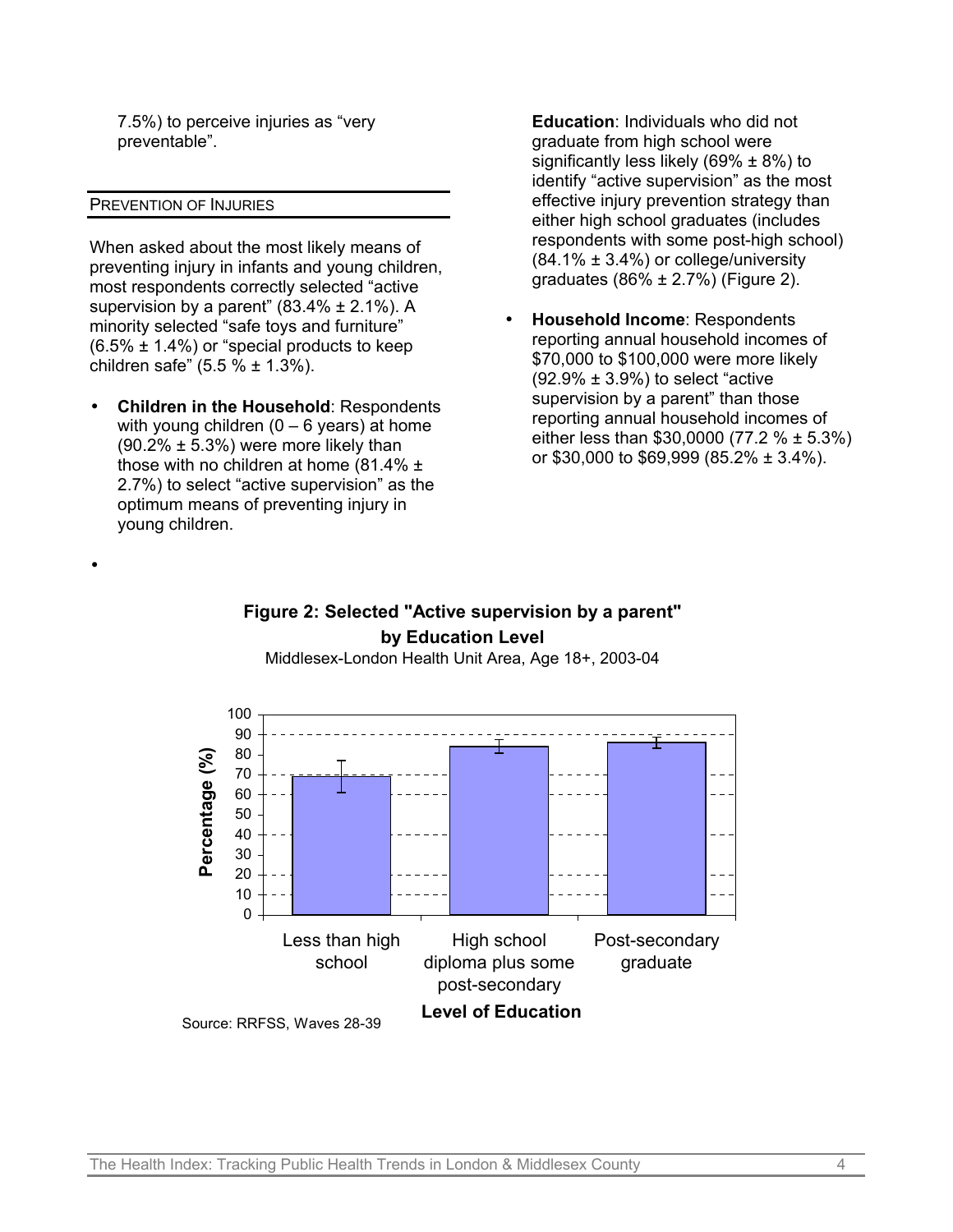### PERCEPTIONS OF THE PARENTAL/ CAREGIVER ROLE IN INJURY PREVENTION.

A large majority of respondents (83.2% ± 2.1%) believe that parents/caregivers can make "a lot of difference" in preventing childhood injuries. An additional 12.3% ± 1.9% indicated that parents/caregivers can make "some difference" in injury prevention.

- **Children in the Household**: Respondents with no children (80.9%  $\pm$  2.7%) currently residing in their households were less likely than those with young children (0-6 years) at home (90.3%  $\pm$  5.2%) to see parents making "a lot of difference" in injury prevention. Similarly, respondents with no children (81%  $\pm$  2.7%) were less likely than respondents with children (0-17 years) at home (87.2%  $\pm$  3.2%) to perceive that parents can make "a lot of difference" in preventing injuries.
- **Education**: College and university graduates were more likely (87.9% ± 2.5%) than respondents without a high school diploma (64.3%  $\pm$  8.3%) to report that parent/caregivers can make "a lot of difference" in injury prevention.
- **Age**: Age also appears to influence perceptions of the parental/caregiver role in injury prevention. Respondents in the youngest age group (18-24) were less likely (74.6%  $\pm$  6.1%) than respondents aged 25-44 (87.1% ± 3.2%) and 45-64  $(85.6\% \pm 3.5\%)$  to report that parents/caregivers can make "a lot of difference" in child injury prevention.
- **Household Income**: Respondents reporting annual household incomes under \$30,000 (72.3% ± 5.7%) were less likely than respondents in higher income categories (\$30-\$69,999, 87.4% ± 3.2%; \$70-\$99,999, 88.2% ± 4.8%; \$100,000 and above,  $88.5\% \pm 5.3\%$  to report that parent/caregivers can make "a lot of difference" in injury prevention.

### **SUMMARY AND IMPLICATIONS**

Almost half of the population could not identify injuries as the leading cause of death in children 1-6 years. Awareness was even lower in males, respondents who had no children in the household, individuals 65 and over, and among those with less formal education and annual household incomes under \$30,000. Understanding the factors that contribute to a more restricted awareness among these individuals and designing initiatives that can overcome barriers to awareness could improve the effectiveness of future educational campaigns.

Most respondents perceived injuries in infants and young children as either "very" or "completely preventable". Again perceptions varied by population sub-groups. Respondents who reported no children in their household, who were older (65+), less formally educated (no high school diploma), and from lower income households (less than \$30,000 annually) were less likely to perceive injuries as "very preventable". A substantial proportion of respondents indicated that injuries were only "somewhat preventable", a perception that may have significant implications for caregiver/parental behaviour. Individuals of this view, for example, may be less inclined to take steps to actively prevent injuries through closer supervision or other means. Further educational efforts directed towards subpopulations with less formal education, lower household incomes, and grandparents as child caregivers, may increase the general awareness of the preventability of injuries.

A large majority of respondents recognize that supervision by parents and caregivers can play a critical role in preventing childhood injuries. Similarly, most respondents perceived that parents/caregivers can make a lot of difference in preventing injuries. Responses again varied across demographic groups. No significant differences were observed between residents of the City of London and the County for any of the questions.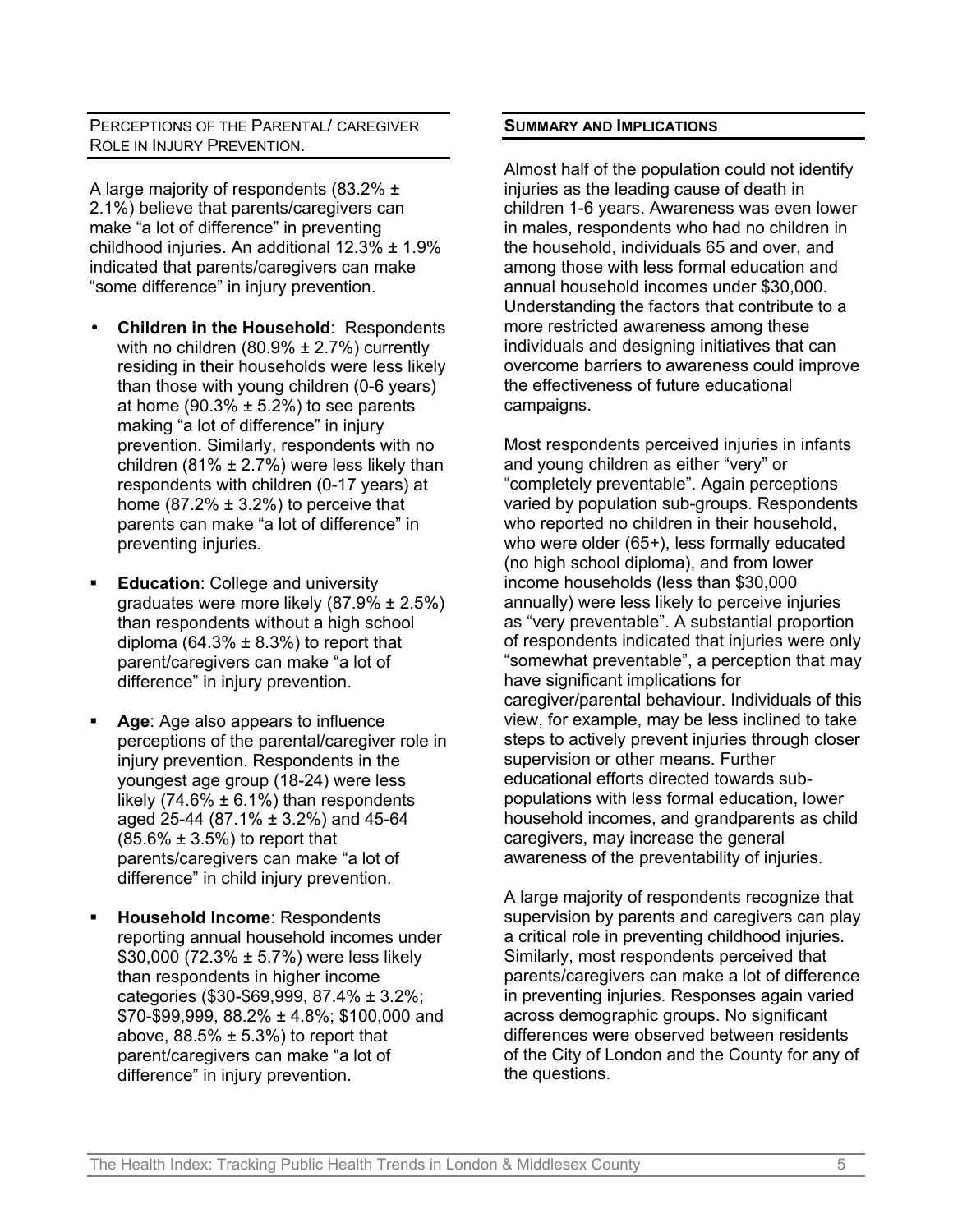To build awareness of childhood injuries and their prevention, local media campaigns and other educational initiatives may wish to target the sub-groups identified in this analysis. Although awareness is a critical component in injury prevention, other factors that shape parental/caregiver safety practices also need to be identified and addressed. Understanding the relationship between parental injury prevention knowledge/attitudes and injury prevention practices is one important consideration. The need for research and programming in the area of child safety is clearly substantial and ongoing.

The findings contained in this report (RRFSS, waves 28-39) are similar to those presented in a more preliminary analysis (RRFSS, waves 28-30) conducted in 2003<sup>4</sup>. Selected results from the two analyses are set out in Table 1. The Table also presents data from the Parent Attitude Survey indicating that parents are substantially more knowledgeable about the leading cause of death in young children and less likely to see injuries as only "somewhat preventable" than members of the general population. RRFSS data (waves 28-39) for respondents with children under 17 at home a proxy for parents—are also presented for comparison. Results from the Parent Attitude Survey point to significant differences in injury awareness and injury prevention attitudes by level of formal education, a finding that is supported in this report.

Table 1: Comparison of Population (Waves 28-30 vs. 28-39) and Parental Attitudes (Parent Attitude Survey (2003) vs. RRFSS parental attitudes, (waves 28-39) on four common childhood injury indicators (Percentage estimates and 95% Confidence Intervals).

| <b>Question/Response Category</b>        | Parents/Caregivers<br><b>General Population</b> |                    |                        |                       |
|------------------------------------------|-------------------------------------------------|--------------------|------------------------|-----------------------|
|                                          | <b>RRFSS Waves</b>                              | <b>RRFSS</b>       | <b>Parent Attitude</b> | <b>RRFSS</b>          |
| Percentage of respondents who:           | 28-30                                           | Waves              | Survey                 | Waves                 |
|                                          |                                                 | $28-39*$           |                        | $28-39$ <sup>*+</sup> |
| correctly indicated injuries as the      | $48.1\% \pm 5.8\%$                              | $51.6\% \pm 2.8\%$ | $77.1\% \pm 3.5$       | $59\% \pm 4.7\%$      |
| leading cause of death in children 1 to  |                                                 |                    |                        |                       |
| 6 years of age                           |                                                 |                    |                        |                       |
| indicated that injuries in young         | $43.8\% \pm 5.6$                                | $41.1\% \pm 2.8$   | $31.6\% \pm 3.9$       | $37.4\% \pm 4.6\%$    |
| children were "somewhat preventable"     |                                                 |                    |                        |                       |
| selected "active supervision by a        | $85.8\% \pm 3.9\%$                              | $83.4\% \pm 2.1\%$ | $90.3\% \pm 2.5\%$     | $86.7\% \pm 3.2\%$    |
| parent" as the most likely means of      |                                                 |                    |                        |                       |
| preventing injuries in young children    |                                                 |                    |                        |                       |
| indicated that parents/caregivers can    | $83.4\% \pm 4.2\%$                              | $83.2\% \pm 2.1\%$ | $84.0\% \pm 3.1\%$     | $87.2\% \pm 3.2\%$    |
| make "a lot of difference" in preventing |                                                 |                    |                        |                       |
| injuries in young children               |                                                 |                    |                        |                       |

\*Consistent with the recently revised RRFSS analysis guidelines, the "Don't know" and "Refused" responses were retained in the denominator for all calculations. While only a very small percentage of cases selected either of these response categories (with the exception of the question pertaining to the leading cause of death in young children), some caution should be exercised when making comparisons.

+ The RRFSS survey asks respondents to indicate whether there is a child 17 years of age or under currently residing in the household. This variable was used to identify parents vs. non-parents in sub-group analyses.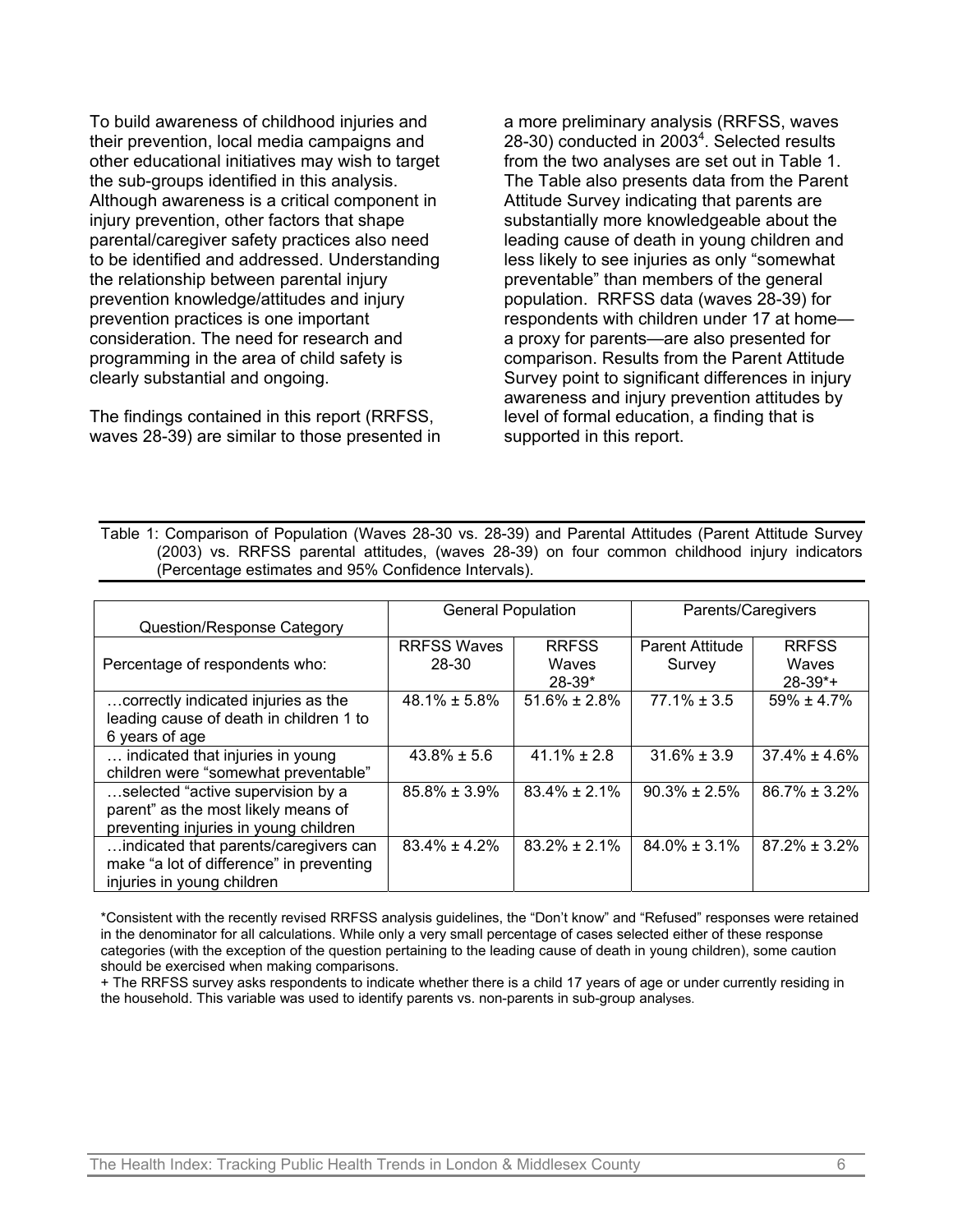### **METHODS**

The results presented in this *Health Inde*x are drawn from responses to four questions that comprise one module of the Rapid Risk Factor Surveillance System (RRFSS), a large public health surveillance survey in Ontario. The questions are multiple choice and are intended to capture:

- Public awareness of the leading cause of death in young children (one to six years of age)
- Public perceptions regarding the preventability of injuries in infants and young children (birth to six years)
- Public opinion on optimum strategies for preventing injuries in infants and young children, and
- Perceptions of the parent/caregiver role in infant and child injury prevention.

Each question is analysed by gender, presence and age of a child in the household, education, age, annual household income and geography (Middlesex County or City of London household). Age, income and education categories were derived using syntax provided by Philippa Holowaty in 2000. Only comparisons that are statistically significant are reported.

RRFSS is an on-going telephone survey conducted by the Institute for Social Research (ISR) at York University on behalf of the Middlesex-London Health Unit (MLHU). The purpose of the survey is to monitor public awareness of a range of public health issues.

Households are selected at random from a list of households with telephones in the city of London and Middlesex County. Data were gathered in a series of monthly telephone surveys or waves, with approximately 100 Middlesex-London respondents interviewed per month. The selection of respondents within each household is made systematically and based on two criteria: age and next birthday. Household members who are at least 18 years of age are initially identified and the individual with the next birthday is then selected as the respondent. Every effort is made to interview the identified respondent. On average, five calls are required to complete the interview, though as many as 14 calls is standard practice.

Data from 1207 households were collected as part of waves 28 to 39, over the period April 10, 2003 through April 11, 2004. Cases were weighted to adjust for household size and differences in the selection probabilities for individual respondents. To provide information on the precision of the results, all percentage estimates are presented with 95% confidence intervals. Differences between groups were considered significant when confidence intervals did not overlap. Consistent with recently revised RRFSS analysis guidelines, "Don't know" and "Refused" responses were retained in the denominator for all calculations.

Further technical details and a copy of the [complete questionna](http://www.cehip.org/rrfss)ire are available at www.cehip.org/rrfss.

### **REFERENCES**

- 1. Health Canada, Population and Public Health Branch (PPHB). *For the Safety of Canadian Children and Youth: From Injury Data to Preventive Measures.* Ottawa: Minister of Public Works and Government Services Canada, 1997. pp. 16-17.
- 2. Chief Medical Officer of Health. *Chief Medical Officer of Health Report. Injury: Predictable and Preventable*. Queen's Printer of Ontario, November 2002.
- 3. Albert, T and E. Cloutier. *The Economic Burden of Unintentional Injury in Ontario*. SmartRisk, 1999, p. 36.